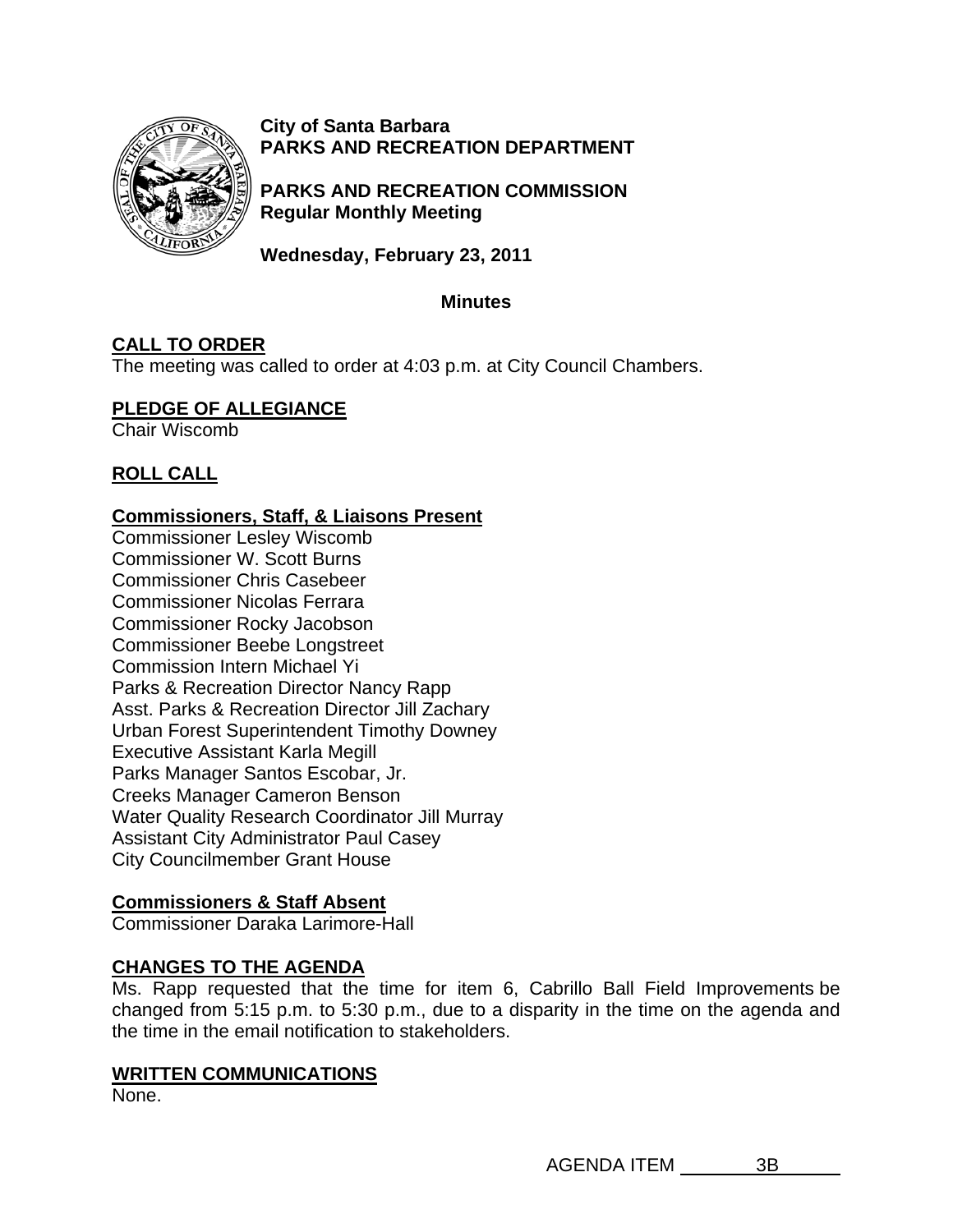### **PUBLIC COMMENT**

Mr. Chuck Rose, Santa Barbara Youth Baseball, addressed the Commission.

#### **COMMISSIONER COMMITTEE ASSIGNMENT REPORTS**

Commissioner Burns reported that the Front Country Trails Multi-Jurisdictional Task Force meeting is next Wednesday, March 2, 2011, at City Council Chambers. He acknowledged the work of the trail volunteers.

Commissioner Longstreet reported on the activities of the Parks and Recreation Community (PARC) Foundation.

Commissioner Casebeer reported on the activities of the Creeks Advisory Committee.

Chair Wiscomb reported on the activities of the Golf Advisory Committee. She reviewed their core strategies. Ms. Wiscomb also reported on the Street Tree Advisory Committee.

Chair Wiscomb acknowledged Councilmember Grant House who was in attendance at the meeting.

#### **COMMISSION AND STAFF COMMUNICATIONS**

Ms. Rapp acknowledged that Councilmember Grant House, the newly appointed liaison to the Parks and Recreation Commission was in attendance at the meeting. She said staff looks forward to his involvement with the work of the Commission.

Ms. Rapp briefed the Commission that Daraka Larimore-Hall notified her that he will be resigning from the Parks and Recreation Commission due to additional professional commitments.

The Commissioners expressed appreciation for Commissioner Larimore-Hall's viewpoints and thoughtful consideration of the issues. They acknowledged his efforts and said that he will be missed.

Chair Wiscomb asked that the election of a Vice Chair be placed on the agenda for action for the March meeting.

Ms. Rapp reviewed the timeline for the appointment of a Parks and Recreation Commissioner to the position vacated by Daraka Larimore-Hall.

### **YOUTH COUNCIL REPORT**

Commission Youth Intern Yi provided this report.

### **CONSENT CALENDAR**

1. Summary of Council Actions - For Information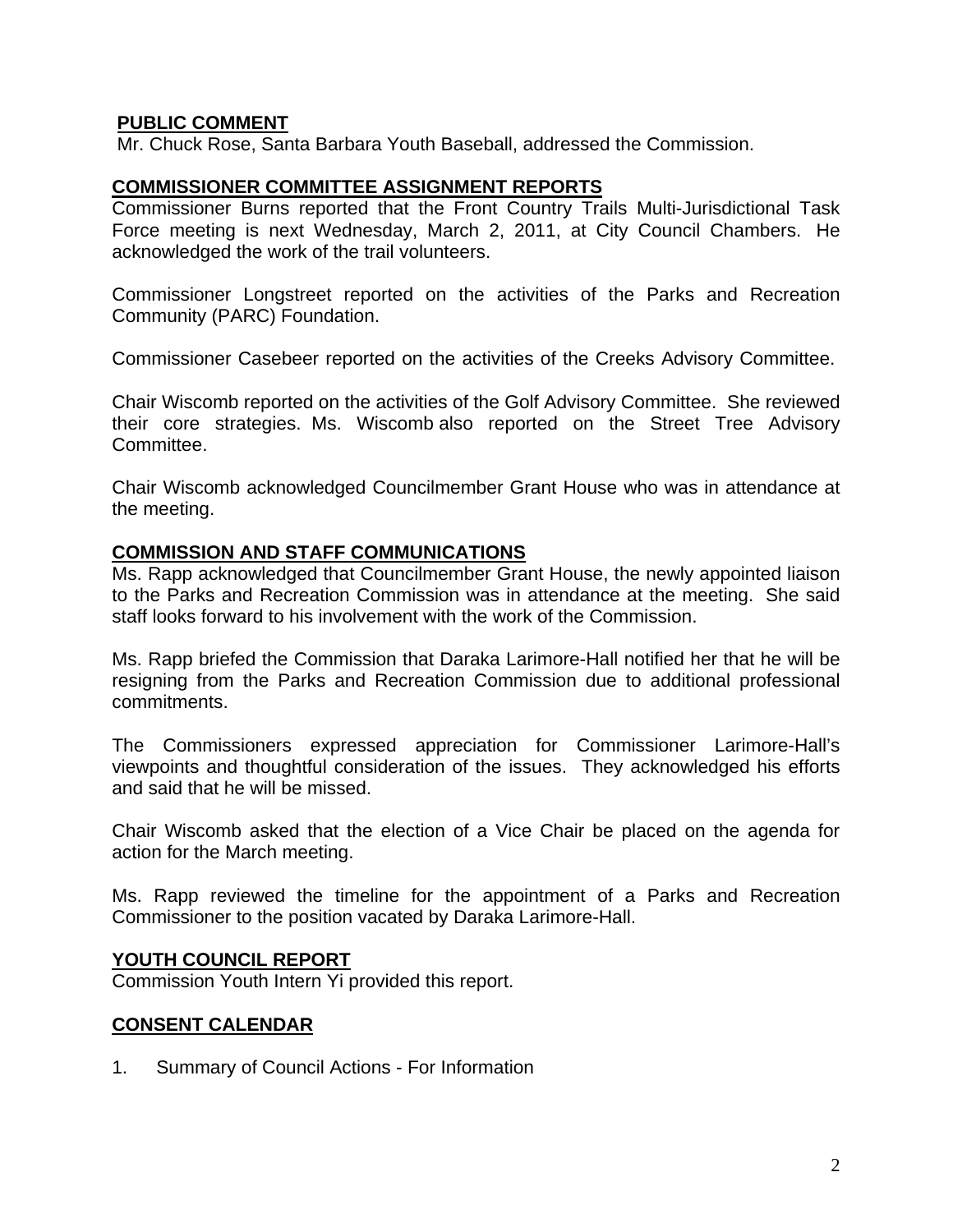Ms. Rapp reminded the Commissioners they were provided a copy of the letter send to Dr. Cooper notifying him of City Council's decision regarding his appeal of the Commission's action to deny the removal of a setback tree located at 1704 Mission Ridge Road. She further advised the Commission that another appeal of the Commission's action regarding a setback tree removal has been filed and is scheduled for March 22, 2011.

2.Approval of Minutes - For Action

Recommendation: That the Commission:

- A. Waive the reading and approve the minutes of the regular meeting of January 26, 2011; and
- B. Waive the reading and approve the minutes of the special meeting of February 11, 2011.

**Commissioner Beebe Longstreet moved, seconded by Commissioner Nicolas Ferrara, and passed 6/0 to waive the reading and approve the minutes of the regular meeting of January 26, 2011, and the special meeting of February 11, 2011.** 

## **STREET TREE ADVISORY COMMITTEE ITEMS**

### **3. Street Tree Advisory Committee Recommendations - For Action**

Documents:

- Staff Report
- Staff PowerPoint

Speakers:

- Staff: Jill Zachary, Assistant Parks and Recreation Director; Tim Downey, Urban Forest Superintendent.
- Members of the Public: None
- A.Conditionally approve the following Street Tree removal request.
	- 1. 3179 Lucinda Ln. Liquidambar styraciflua, American Sweetgum Ben and Kathryn Marrs

### **Commissioner Beebe Longstreet moved, seconded by Commissioner Nicolas Ferrara, and passed 6/0 to concur with the Street Tree Advisory Committee recommendation for 3179 Lucinda Lane.**

B. Postpone the following Street Tree removal request.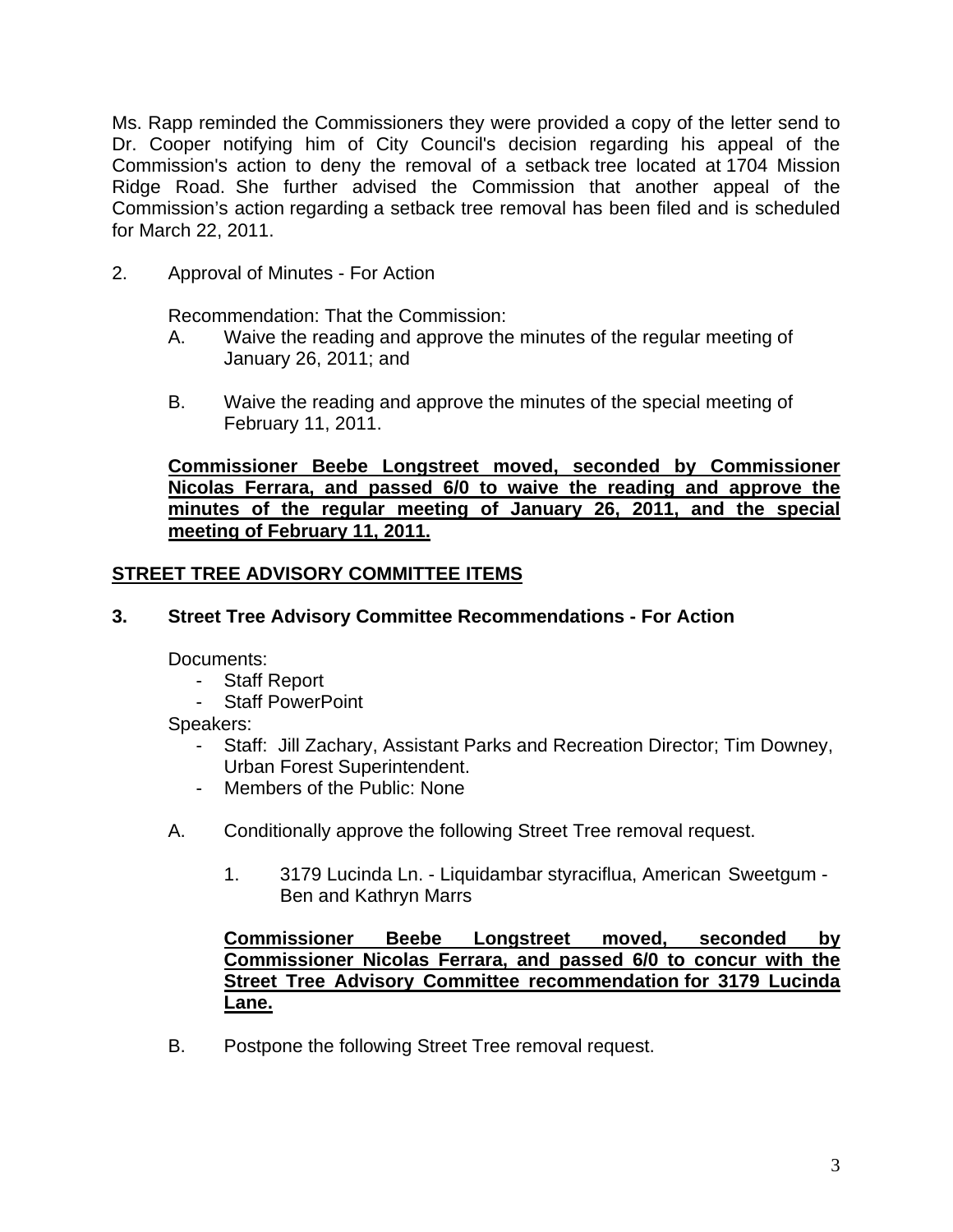1. 125 State St. - (2) Metrosideros excelsus, New Zealand Christmas Tree - Van Atta Associates on behalf of the Children's Museum of Santa Barbara

Commissioner Longstreet said she was on the Commission when the lower end of State Street was improved. She said she feels strongly that it is a major entry way into the City. Ms. Longstreet said the Commission spent a considerable amount of time reviewing the downtown area and said this area deserves the same amount of consideration. She expressed that there is a need cohesive planting plan along the entire street. Ms. Longstreet said that she does not think the removal request has an impact on the project at all, and agrees action could be postponed, thereby allowing time to look at the whole area.

### **Commissioner Nicolas Ferrara moved, seconded by Commissioner Beebe Longstreet, and passed 6/0 to postpone a decision on the street tree removal request at 125 State Street until the Street Tree Advisory Committee can review the proposed landscape plan for La Entrada across the street and other adjacent projects.**

Commissioner Burns stated that he hopes, as this moves forward, and it does not look like there is any rush to move it forward quickly, that it does not get bogged down.

Commissioner Longstreet expressed her believe that the street tree planning would not affect the development, and, further that she is happy to see things moving forward in that area. Ms. Longstreet said there are several projects moving forward in that area, but there needs to be a coordinated effort.

Commissioner Longstreet suggested that a site visit with the Street Tree Advisory Committee would be appropriate, and also that another committee or commission might also need to be involved to ensure continuity in direction.

Chair Wiscomb commented on her recollection that Community Development suggested the applicant come early to the Street Tree Advisory Committee with the application for tree removal and replacement. She said that she believes there is time for a thorough review.

Commissioner Longstreet mentioned the Santa Barbara State Street Hotel project and the Bebop project and said they need to fit in with what the Commission has already approved for La Entrada. She said that is important.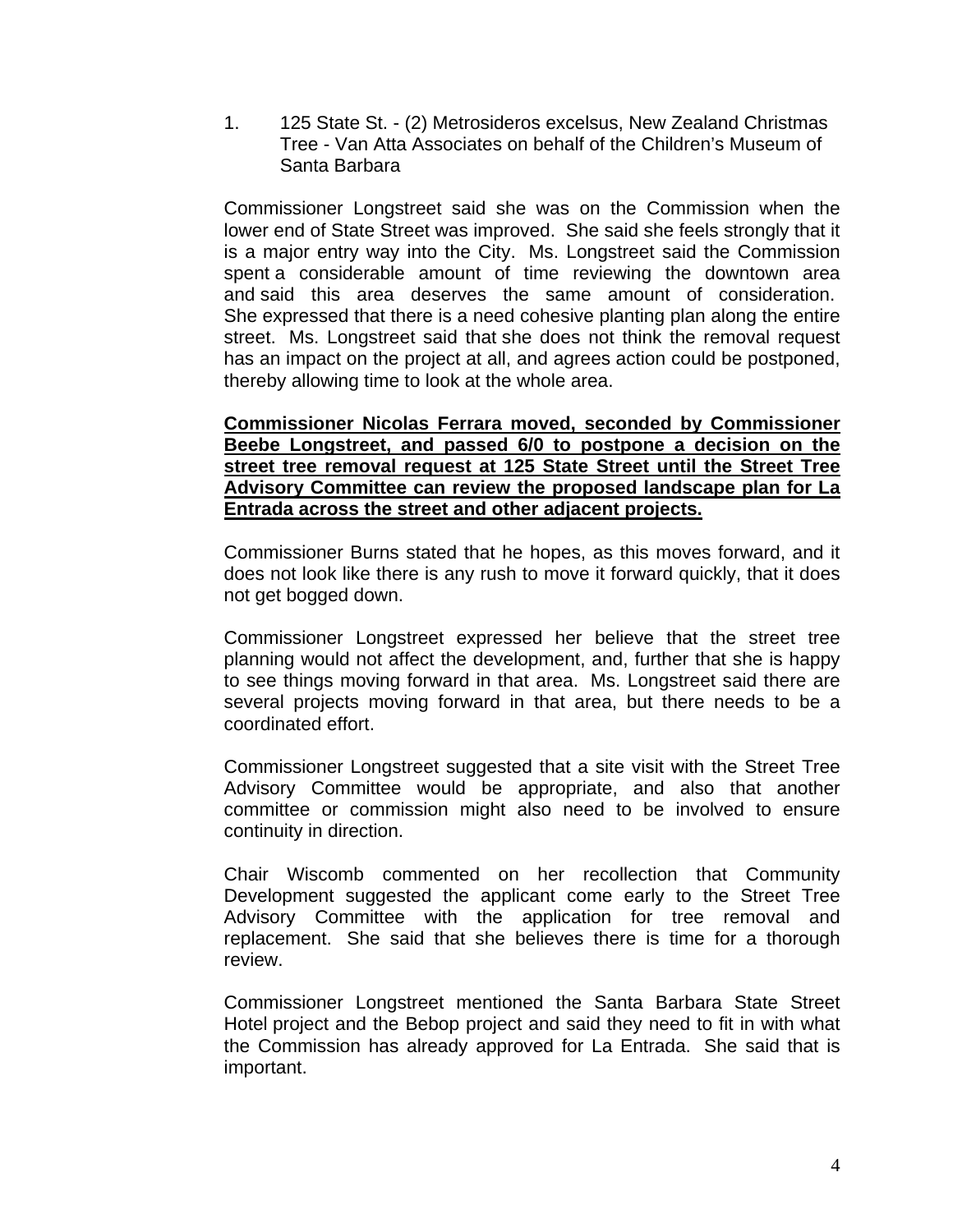Ms. Rapp acknowledged that previous Commissioners spent a great deal of time reviewing the landscape plan for La Entrada, and there is a significant change between how that area looks now, and how it looked then. She said staff will determine what needs to be brought back to the Commission, understanding that the Commission wants to ensure that the area has a consistent look.

- C.Approve the following Setback Tree removal requests.
	- 1. 222 E. Constance Ave. Phoenix canariensis, Canary Island Date Palm - Joy Kuntz/Action Tree

### **Commissioner Chris Casebeer moved, seconded by Commissioner W. Scott Burns, and passed 6/0 to concur with the Street Tree Advisory Committee recommendation regarding 222 E. Constance Avenue.**

2. 1730 Garden St. - (5) Pyrus kawakamii, Evergreen Pear - Grant **Castleberg** 

### **Commissioner Beebe Longstreet moved, seconded by Commissioner Rocky Jacobson, and passed 6/0 to concur with the Street Tree Advisory Committee recommendation regarding 1730 Garden Street.**

- D. Conditionally approve the following Setback Tree removal request.
	- 1. 915 W. Mission St. Pinus thunbergiana, Japanese Black Pine Don Glasgow

#### **Commissioner Beebe Longstreet moved, seconded by Commissioner W. Scott Burns, and passed 5/1 to concur with the Street Tree Advisory Committee recommendation regarding 915 W. Mission Street.**

- E.Approve the following changes to the Street Tree Master Plan
	- 1. 1100, 1200, and 1400 blocks of Chapala St. consider change to designated species

**Commissioner Beebe Longstreet moved, seconded by Commissioner Nicolas Ferrara, and passed 6/0 to concur with the Street Tree Advisory Committee and co-designate the Brazilian Cedar Wood and Chinese Flame Tree as the designated species for the 1100, 1200, and 1400 blocks of Chapala Street.**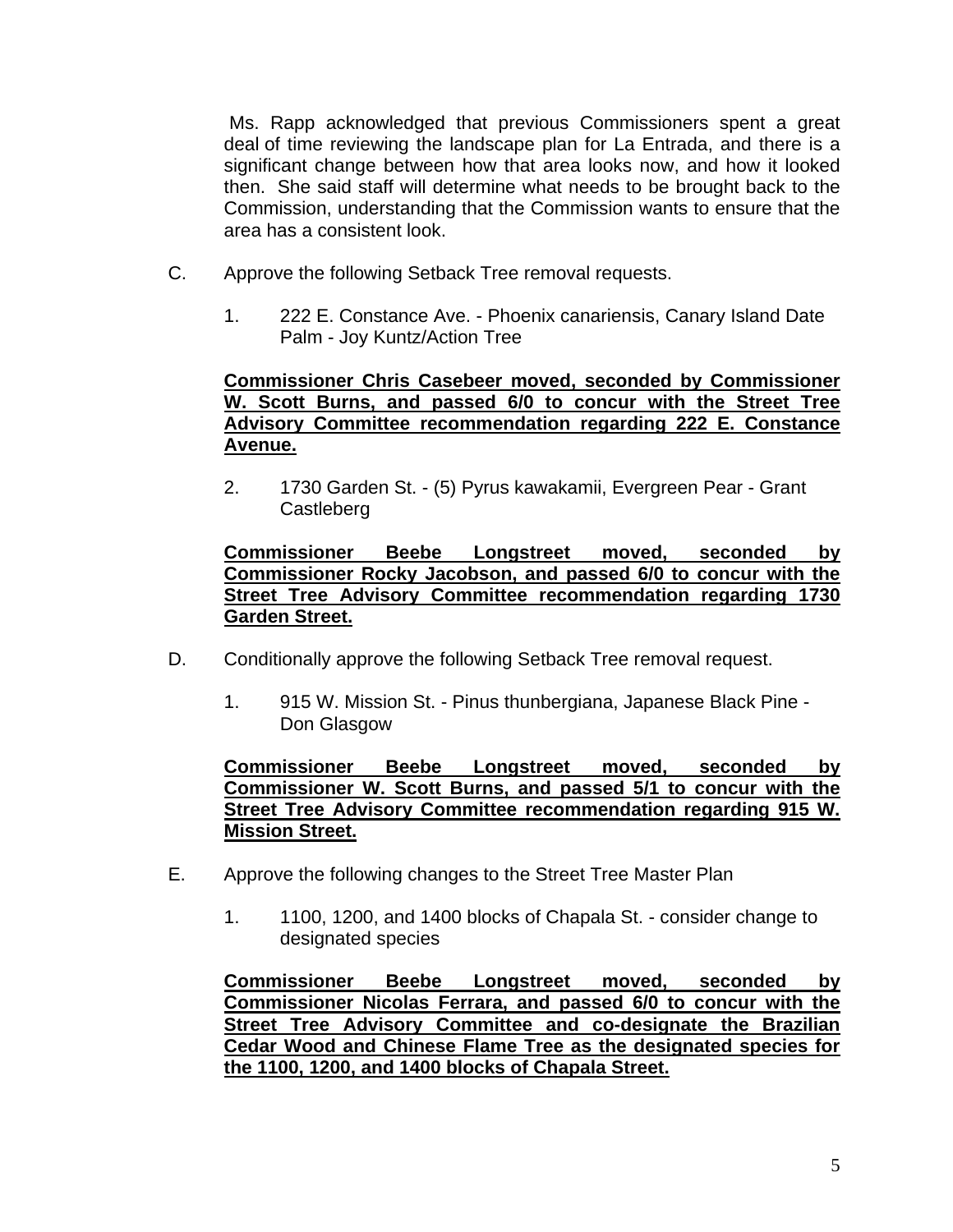## **OLD BUSINESS**

None.

### **NEW BUSINESS**

4. Creeks Division Program Update - For Information

Documents:

- Staff Report
- Staff PowerPoint

Speakers:

- Staff: Cameron Benson, Creeks Manager; Jill Murray, Water Quality Research Coordinator
- 6.Cabrillo Ball Field Improvements For Information

 Recommendation: That the Commission receive a presentation on the background and current use of Cabrillo Ball Field and discuss potential improvements.

Documents:

- Staff Report
- Staff PowerPoint

Speakers:

- Staff: Nancy Rapp, Parks and Recreation Director; Jill Zachary, Assistant Parks and Recreation Director; Santos Escobar, Parks Manager; and James Pfledging, Police Lieutenant
- Members of the Public: Sam Kieser, SB Youth Baseball (via email); Matthew LaVine; Sebastian Aldana; Theresa Pena; Curt Pickering; Anthony Giovanacci; Terry Tyler; Sharon Byrne; Beatriz Molina; Steven Romanowsky; John Dixon

### *Comments from the Public:*

Sam Kaiser submitted his comments via email. He expressed that the Cabrillo fence seems to be meeting its intended purpose and it is nice to play on a field that does not contain human excrement and trash. Mr. Kaiser stated that Santa Barbara Youth Baseball intends to be an active participant in proposed upgrades and improvements at the Cabrillo Ballfield with the vision of fully returning it to a safe and welcoming environment for use by law abiding members of the community.

Matthew LaVine, Fess Parker Double Tree Hotel, said he agrees with continuing the fencing along the area and adding a playground to encourage family use. He suggested that in the area of the Chromatic Gate, something historic reflective of Old Santa Barbara be put in to encourage tourism. Mr. LaVine said he would like to see RV parking prohibited around the entire ballfield area and along Cabrillo Boulevard.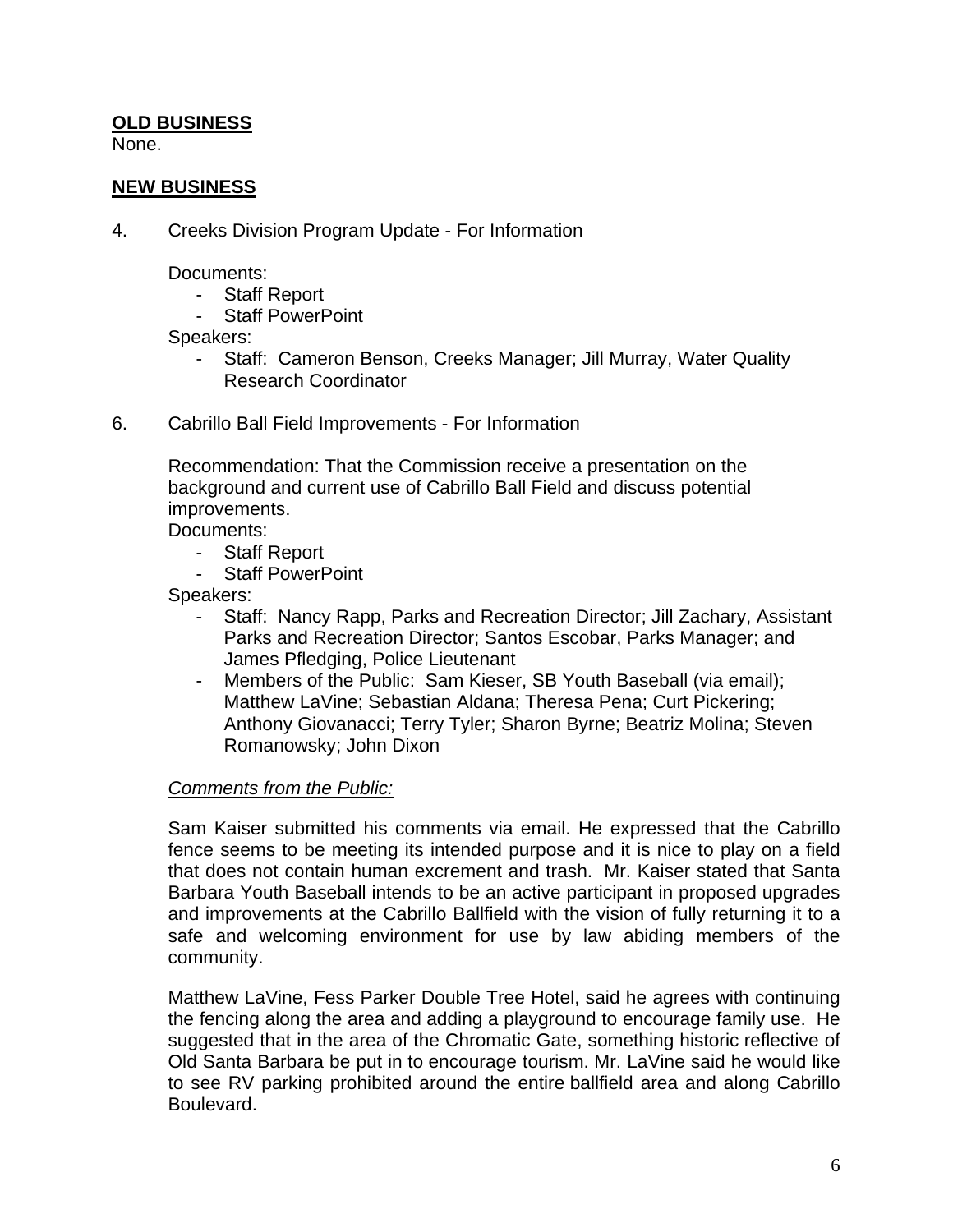Sebastian Aldana said he did a survey about what people wanted in the Cabrillo Ballfield: ten people wanted a basketball court; seven wanted a track; nine wanted a farmers market; six an outdoor gym; seven a handball court; eleven a children's playground similar to Kids World; there was talk of a concession stand, nine people wanted a dog park, a hot dog cart/coffee cart. Mr. Aldana said during September an informal survey was conducted at the Franklin Center, where interest was expressed for a basketball court, outside track, and a handball court.

Theresa Pena suggested basketball courts would enhance the Cabrillo Ballfield area. She also suggested that a jogging or walking track be put in around the perimeter of the ballfield that is slightly lit so as not to disturb the neighbors. Ms. Pena said the Chromatic Gate could be removed and relocated, and a play water feature for small children similar to what is at Disney Land put in its place.

Curt Pickering suggested basketball courts be installed, saying that the beachside area provides for over 19 sports, but there is no provision for the sport of basketball. He said he has contacted some people in town, and the project would be at no cost to the City.

Anthony Giovanacci spoke on behalf of the Santa Barbara Youth Football (SBYF) League. He said the City has an opportunity to help out the youth in town that have excelled at a state and national level. Mr. Giovanacci said that each year the SBYF Board struggles to find a place for the youth to practice and a place to play. He urged the Commission to deliberate on that and to think about the opportunity they have.

Terry Tyler suggested the unused outfield area of the Cabrillo Ballfield be turned into a "Kids World" like park for eastside neighborhood children.

Sharon Byrne suggested a handball court be installed at the Cabrillo Ballfield, saying it could bring revenue to the City by hosting tournaments.

Beatriz Molina advocated for sister cities and spoke in favor of preserving Calle Puerto Vallarta and keeping the Cabrillo Ballfield safe and healthy. She recommended lighting along Milpas Street and agreed with the other recommendations.

Stephen Romanowsky spoke in favor of installing basketball courts near the beach and urged the Commission to consider doing so. He offered to assist in fundraising.

John Dixon, Tri-County Produce, thanked staff and the police department for current improvements and the patrol presence in the area, saying things have changed for the better. He said he believes Cabrillo Ballfield can become a very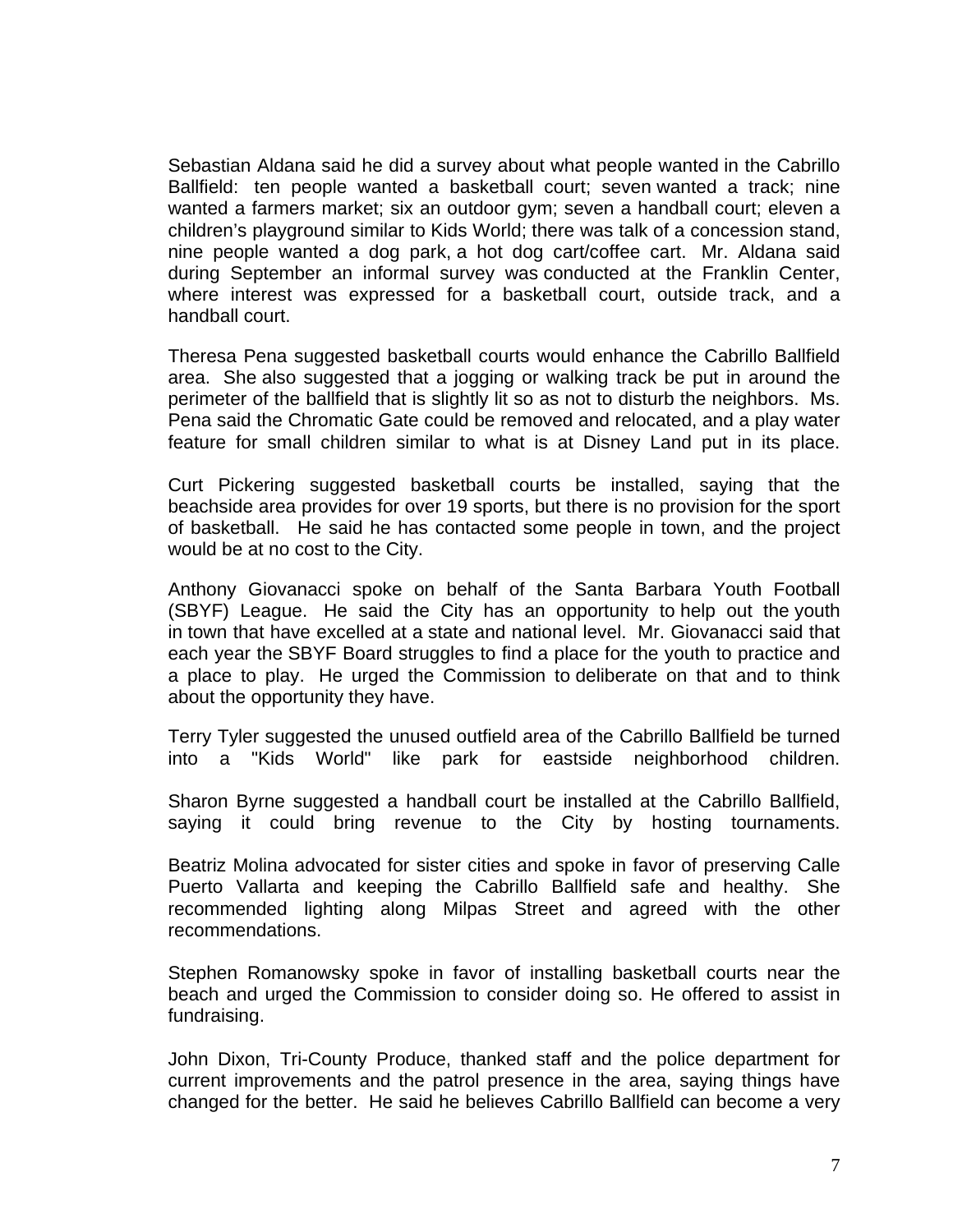vibrant well-used park. He commented on the flooding issue, saying that when the roundabout was installed about ten years ago, he wrote a letter to the City questioning the manner in which the drainage pipes were installed. He said he was informed that the Cabrillo Ballfield was part of the solution to the flooding problem. Mr. Dixon concurred with the RV parking issue.

 Chair Wiscomb acknowledged written communications from Celeste and Ken Barber and another email form a member of the public.

#### *Commission Comments:*

Commissioner Casebeer said he is excited for residents of the Lower Eastside. He said he has been involved with youth athletics for many years, and feels the City has the opportunity to maximize the use of the field. Commissioner Casebeer said is an advocate for the basketball courts, but open to adding other uses.

#### **Commissioner Casebeer departed at 6:26 p.m.**

Commissioner Longstreet agreed it is exciting. She said that although the City does not have the resources to complete projects at this time, she believes that once there are plans in place you are ready to go when funding is available. Ms. Longstreet said that the Cabrillo Ballfield needs to be programmed all times; she said she doesn't see it changing from a softball field, but it should also be able to accommodate soccer and youth football. She said that the use of the triangle area should be able to be maximized, no matter what it turns out to be. She said there have been several proposals over the years, but until some of the grading and other issues are worked out, we won't know what will be able to fit in the area. Ms. Longstreet stressed that maximizing the use of the field is what is important. She stated that she is intrigued by the idea of a walking path around the exterior of the field. Ms. Longstreet questioned what would need to be done to make that happen and whether it could be a quick and inexpensive fix. She said that nothing is quite ruled out yet, but she does have concerns about activities next to streets and said that safety needs to be addressed, specifically with regards to playgrounds.

Commissioner Burns asked Lt. Pfledging to explain what they did to make such a big impact to the Cabrillo Ballfield area. Lt. Pfledging outlined the strategy that was implemented.

Commissioner Jacobson expressed excitement about the project. She said she likes the idea of basketball courts, a water play feature for kids, a walking path around the field, and opening up the area at Milpas and Cabrillo so it is more inviting.

Commissioner Ferrara acknowledged that what ends up happening at the Cabrillo Ballfield will be based on funding, and suggested that a couple different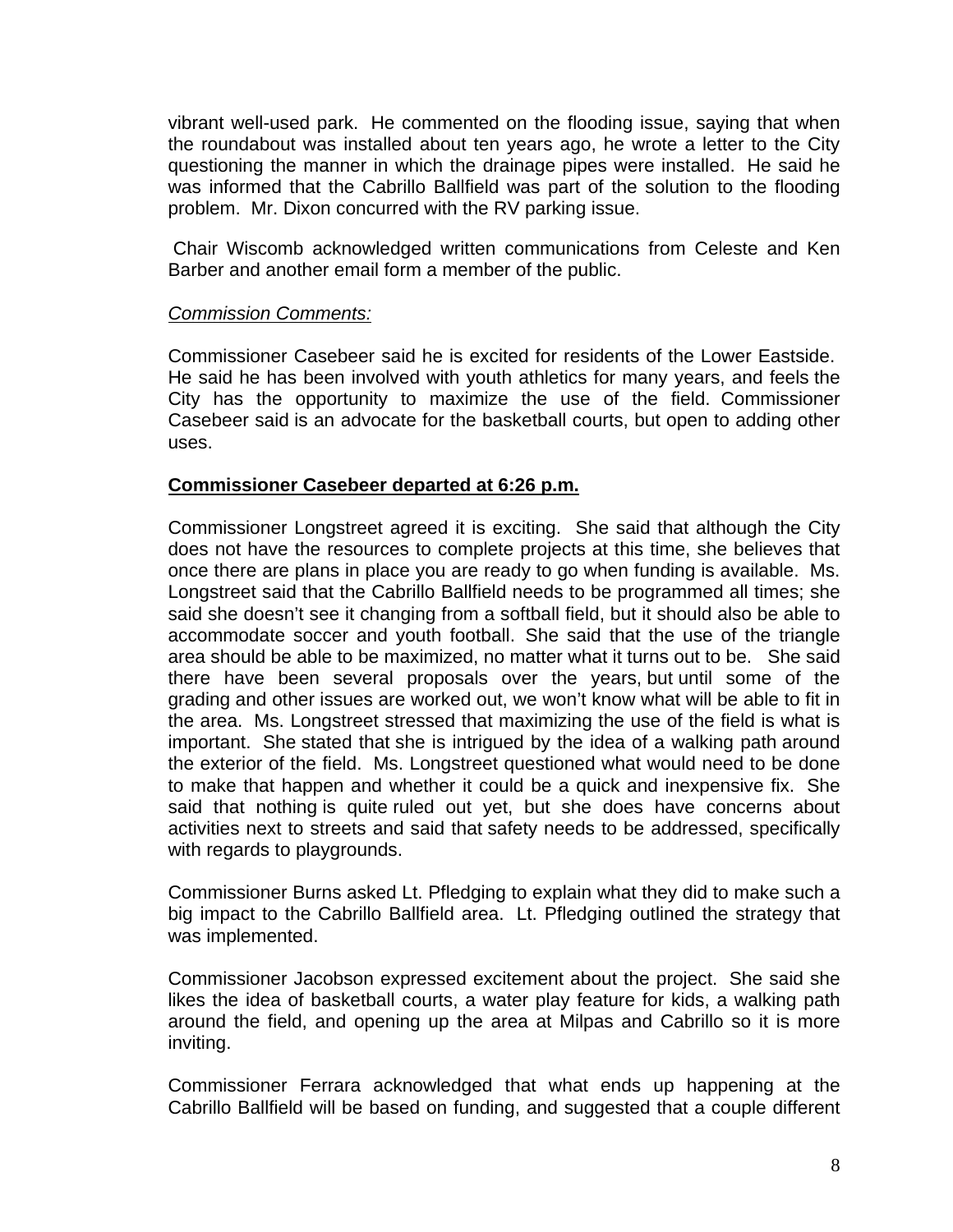plans should be developed. Mr. Ferrara said he would like to see something put in that involves women and young girls. He suggested looking at the feasibility of hosting Women's National Pro Fast Pitch and possibly hosting a local team. He said it would be a great way to generate revenue and attract many tourists. He said that during the off season, the men's team could use the field. Mr. Ferrara said if the City did something like that, Cabrillo Ballfield could really be upgraded. He also suggested a sports center where various sporting events could be organized.

Commissioner Burns commented that if the light fixtures are 35 to 40 years old, they will need to be upgraded. He said he appreciates the comment regarding Sister Cities and suggested that where the Chromatic Gate is, or on the other side at Cabrillo and Milpas, some sort of art feature could be put in. He agreed that a basketball court or handball court would be appropriate. Mr. Burns suggested a beginner skateboard park also be installed, but said that some type of low fencing would be needed. He suggested the possibility of putting in a soccer or football field in the middle of the ballfield to make it more of a multiuse field. Mr. Burns said he liked the comment regarding lighting along Milpas Street and suggested it might make sense to extend it around the field.

Commission Intern Yi expressed enthusiasm about the ideas presented by the public. He said he is in favor of a basketball court, particularly if it is at no cost to the City. Mr. Yi further suggested that any programming in this area be geared towards youth activities such as football and handball. He said he is pleased that the transient population has migrated away from the Cabrillo Ballfield area, thereby making the area safer and more fun.

Chair Wiscomb agrees that the strategy should be to have plans in place in order to be ready to move forward when funding is available. She said the ideas brought forward by members of the public are fantastic. Ms. Wiscomb said she agrees with Ms. Longstreet regarding looking into programming the fields to maximize the use of the fields. She said that youth football is intriguing and should possibly be looked at in terms of programming the fields. Ms. Wiscomb said public safety is a key consideration, referring to the proximity of a play area to the street. She said the area is a busy area and a plan that includes a playground is pursued, it will need to be thought out very carefully. Ms. Wiscomb said she agrees the water feature is a really good idea, as is a mini skate board obstacle. She stated that handball is an interesting idea and should be explored. Ms. Wiscomb agreed that a walking path could be easily incorporated as part of some other improvements, and the historic elements idea is very intriguing and suggested that some history on the Chromatic Gate might even be interesting.

Chair Wiscomb stated that she thinks the lighting and the drainage, but primarily the drainage, because it might involve re-grading, before anything is done.